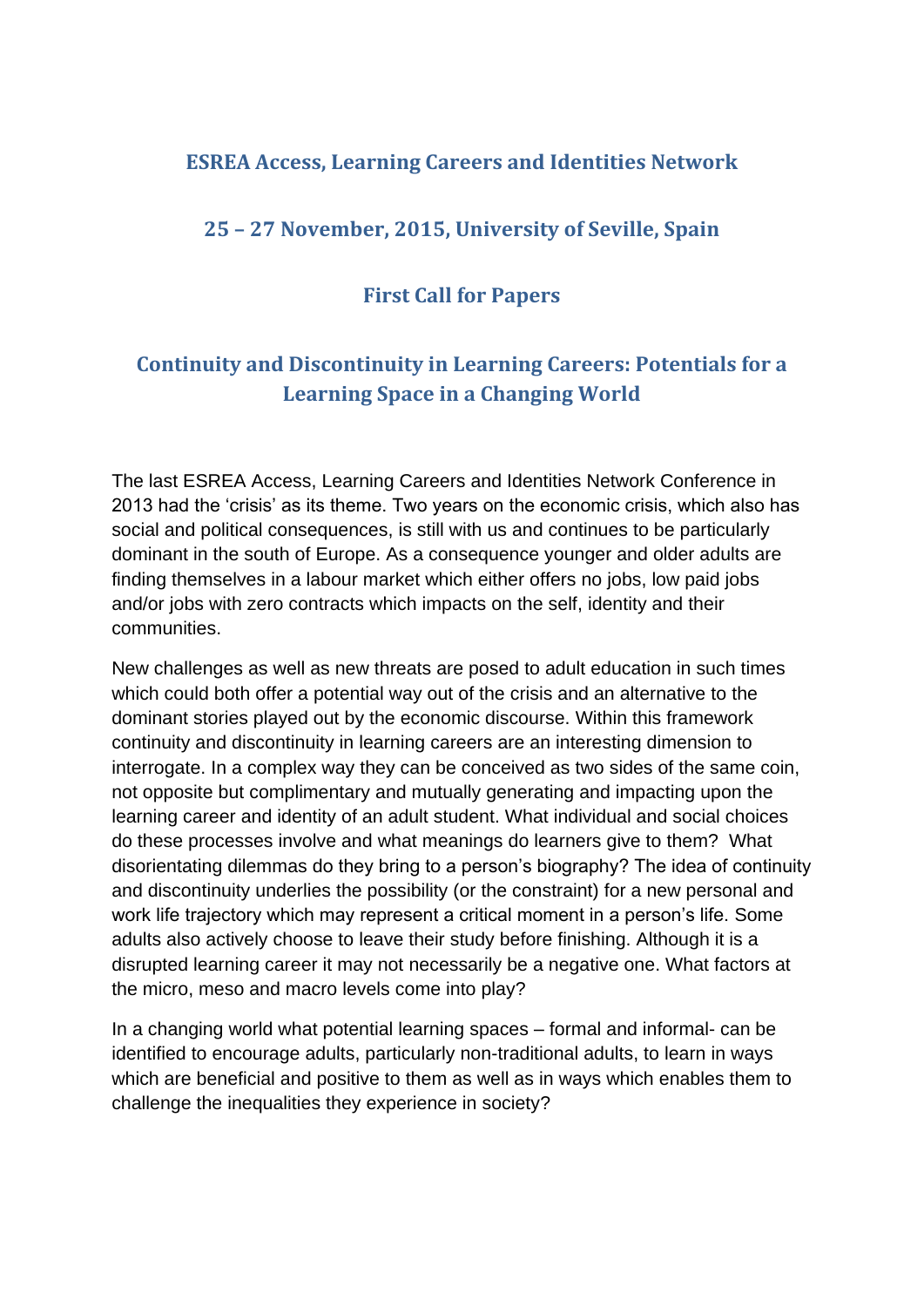### **Call for Papers, Poster Sessions and Round Tables**

Papers, round-tables and poster sessions will be welcome which address one or more of the following areas across the wide range of adult education contexts:

- The role and impact of learning careers in fostering continuity or discontinuity in learning biographies
- Developing potentials for learning spaces in a changing world
- Using concepts, theory, disciplinary and inter-disciplinary approaches to understanding continuities and discontinuities in learning careers
- $\blacksquare$  Inequalities of class, gender, ethnicity and disability
- Methodological approaches to researching continuities and discontinuities in learning careers

Proposals are invited for papers, poster sessions, symposiums and round tables. Please submit abstracts in two separate files: one including the paper title, the name, address, e-mail of each author and information on whether it is a paper, poster session, symposium or round table; and the second one including the paper title and abstract only. Abstracts should be one side of A4 maximum with Arial, 12 points. Please submit your abstract to **Barbara Merrill (Barbara.Merrill@warwick.ac.uk)**.

All abstracts for papers, poster sessions, symposiums and round tables to be submitted by 1 September, 2015. Notification of acceptance will be by 15 September, 2015. The deadline for the submission of completed papers will be 6 November, 2015.

We can accept abstracts in languages other than English and which relate to the languages such as Spanish, Italian, and French.

Information for contributors of Abstracts/Papers

- $\blacktriangleright$  A paper is proposed and submitted in the form of an abstract by one person. Other people can be named as co-authors in the abstract proposal.
- For each participant, a maximum of two such proposals may be submitted in which the person is named as an author or co-author.
- The abstract proposal must indicate which of the named authors will be presenting the paper. All those authors attending must register for the ESREA 2015 Conference for Access, Learning career and Identity.
- $\blacktriangleright$  The author or one of the named co-authors is responsible for communicating with the ESREA conference organisers about the paper.
- The conference organisers will allocate a chairperson for each paper.
- Accepted abstracts will be downloadable in PDF-format on the **Conference website**. (to follow)

Further information on accommodation, travel to Seville and tourist information will be available later on the website.

**Bursaries and support to participating graduate students**